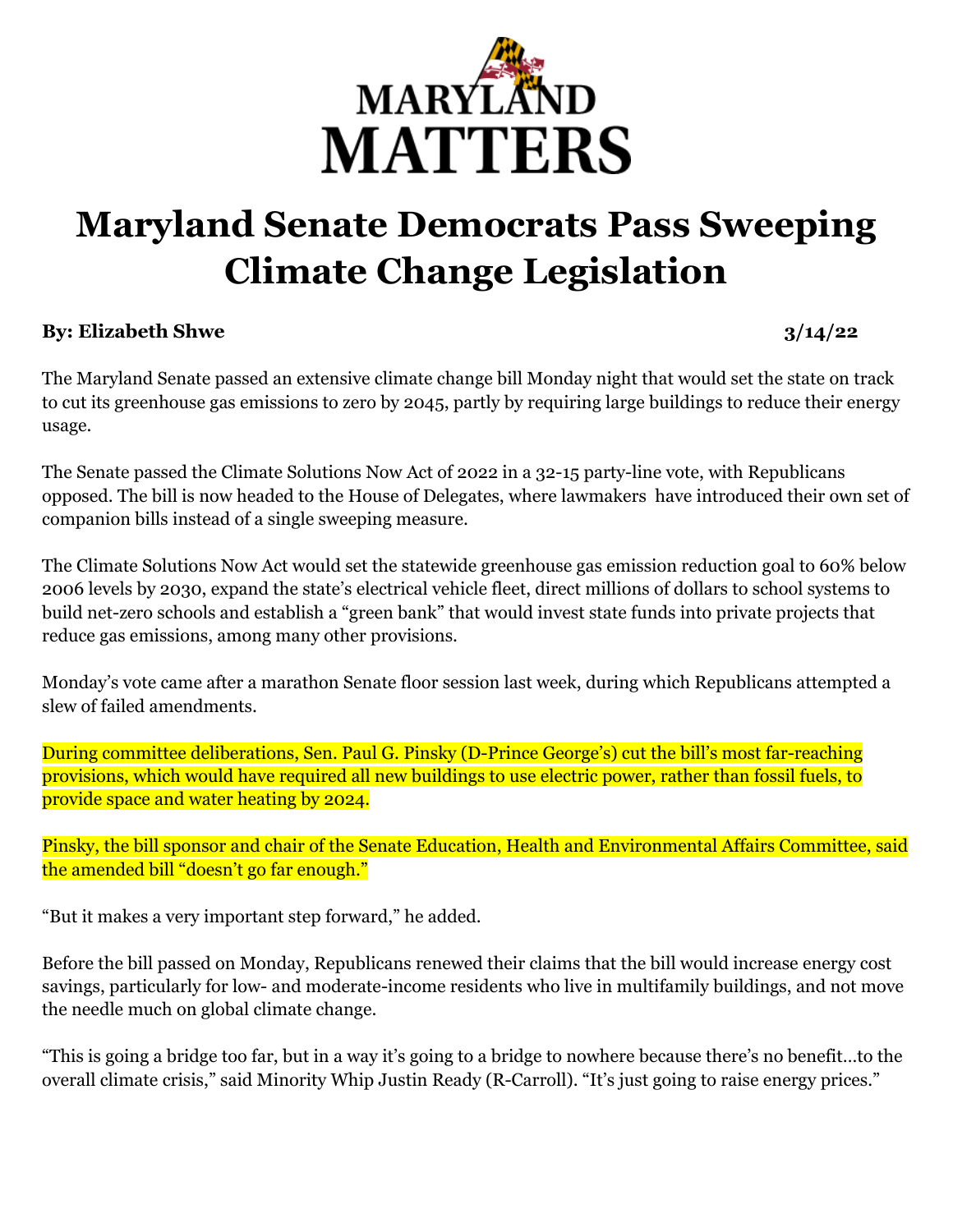Sen. Mary Beth Carozza (R-Lower Shore) asked for climate solutions that do not threaten jobs or energy reliability and affordability for Marylanders.

But Pinsky contended that moving away from fossil fuels will be cheaper for the state in the long-run and highlighted that the Maryland Commission on Climate Change, which includes five Cabinet secretaries from the Hogan administration, approved recommendations for an all-electric construction code in a 24-2 vote.

"We can either be part of this movement or we can stand in the way of this movement — that's our choice today," Pinsky said.

The bill now requires the Public Service Commission to determine if there is enough capacity within the state's grid to support an all-electric building code in the future. It also would require buildings of 25,000 square feet or larger to reduce emissions by 30% of 2025 levels by 2035 and to net-zero by 2040. But it exempts private and public schools, agricultural buildings and historic buildings from the new standards.

Pinsky predicted that even if the Public Service Commission concludes after their study that the state's electrical grid can handle an all-electric building code, utility companies will still oppose sweeping climate legislation.

"The gas industry poisoned the well with disinformation and put their profit margin over the interests of the state," Pinsky told Maryland Matters.



Before the Senate convened on Monday evening, a group of environmental advocates gathered on Lawyers' Mall and projected the phrase "electrify everything now" with a picture of an electrical plug onto the State House to urge senators to pass the bill.

"What do we want?" Victoria Venable, the Maryland director of the Chesapeake Climate Action Network, asked through a megaphone as senators were walking from the Senate office buildings to the State House.

"Climate solutions!" the crowd yelled back.

"When do we want it?" Venable asked.

"Now!" the crowd cheered.

Josh Tulkin, the director of the Maryland Sierra Club, said that he was disappointed that the Senate passed the bill without an all-electric code for new buildings, which he said was essential for the state to meet its greenhouse gas reduction goals. "We will need to do it, and that delay is not helpful," he said.

Still, Tulkin praised the bill for maintaining a strong climate goal that begins to take important steps to reduce gas from existing buildings, electrify the state vehicle fleet and center environmental justice in more state